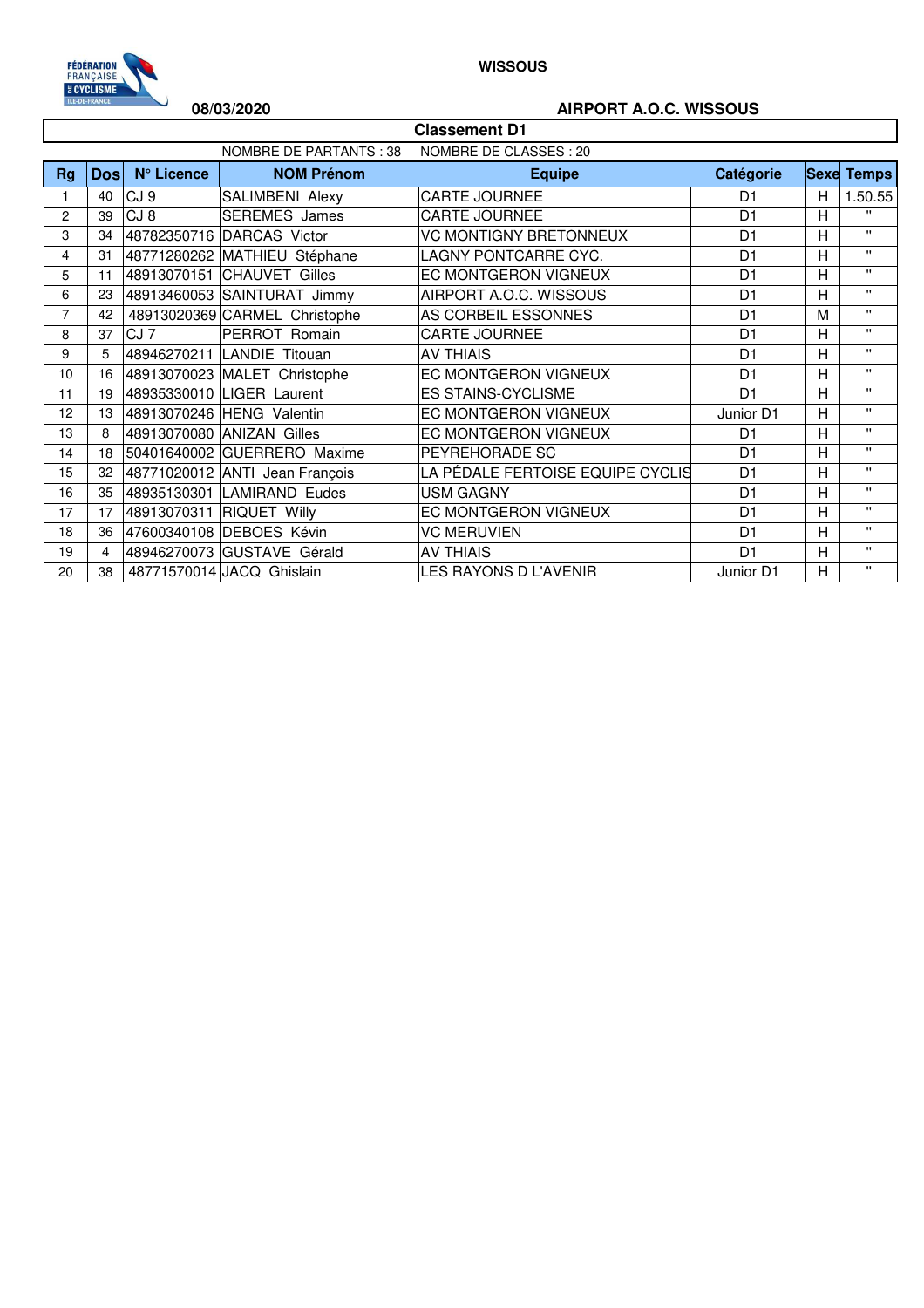|                 | <b>Classement D2</b>                             |                 |                                                             |                                                      |                                   |                           |                                    |  |
|-----------------|--------------------------------------------------|-----------------|-------------------------------------------------------------|------------------------------------------------------|-----------------------------------|---------------------------|------------------------------------|--|
|                 | NOMBRE DE PARTANTS: 64<br>NOMBRE DE CLASSES : 46 |                 |                                                             |                                                      |                                   |                           |                                    |  |
| <b>Rg</b>       |                                                  | Dos N° Licence  | <b>NOM Prénom</b>                                           | <b>Equipe</b>                                        | Catégorie                         |                           | <b>Sexe Temps</b>                  |  |
| 1               | 31                                               |                 | 48924220017 GERVAISE Baptiste                               | <b>CYCLO-CROSS UNITED</b>                            | D <sub>2</sub>                    | H                         |                                    |  |
| $\overline{c}$  | 64                                               |                 | 48750160534 MATUSZEWSKI Sébastien                           | PARIS CYCLISTE OLYMPIQUE                             | D <sub>2</sub>                    | $\overline{H}$            | $\mathbf{H}$                       |  |
| 3               | 15                                               |                 | 48957140253 CLAY Stéphane                                   | PARISIS A.C. 95                                      | D <sub>2</sub>                    | H                         | $\mathbf{u}$                       |  |
| $\overline{4}$  | 27                                               |                 | 48771280168 ANDRE David                                     | LAGNY PONTCARRE CYC.                                 | D <sub>2</sub>                    | $\overline{H}$            | $\mathbf{H}$                       |  |
| 5               | 25                                               |                 | 48913080116 MARCHOCKI Jean                                  | <b>VELO CLUB ARPAJON</b>                             | D <sub>2</sub>                    | H                         | $\mathbf{H}$                       |  |
| 6               | 67                                               |                 | 48946040202 BONAPARTE Guillaume                             | <b>US CRETEIL</b>                                    | D <sub>2</sub>                    | $\overline{H}$            | $\mathbf{H}$                       |  |
| $\overline{7}$  | 29                                               |                 | 49760320017 MASCOT Sébastien                                | <b>VC FECAMP</b>                                     | D <sub>2</sub>                    | H                         | $\pmb{\mathsf{H}}$                 |  |
| 8               | 50                                               |                 | 48957170190 COURTIADE Jean Claude                           | <b>ES PERSANAISE</b>                                 | D <sub>2</sub>                    | $\overline{H}$            | $\mathbf{H}$                       |  |
|                 |                                                  |                 |                                                             |                                                      |                                   |                           | $\pmb{\mathsf{H}}$                 |  |
| 9               | 19                                               |                 | 48771210100 MARTINET Pascal                                 | CC PONTHIERRY PRINGY                                 | D <sub>2</sub>                    | $\overline{H}$            | $\mathbf{H}$                       |  |
| 10              | 48                                               |                 | 48946080010 FAUNE Jean Marc                                 | <b>TROPIKANA</b>                                     | D <sub>2</sub>                    | $\overline{H}$            |                                    |  |
| 11              | 17                                               |                 | 48771210068 HAGUE Samuel                                    | CC PONTHIERRY PRINGY                                 | Junior D <sub>2</sub>             | H                         | $\mathbf{u}$                       |  |
| 12              | 28                                               |                 | 49504650262 MAURIN Yvan                                     | PERIERS CYCLISME                                     | D <sub>2</sub>                    | H                         | $\mathbf{H}$                       |  |
| 13              | 45                                               |                 | 48924080205 CUILLERET Bertrand                              | A. C. B. B.                                          | D <sub>2</sub>                    | $\mathsf{H}$              | $\mathbf{H}$                       |  |
| 14              | 11                                               |                 | 48913050283 DUBOIS Arnaud                                   | CC IGNY PALAISEAU 91                                 | D <sub>2</sub>                    | H                         | $\mathbf{H}$                       |  |
| 15              | 52                                               |                 | 49760820142 PETIT Franck                                    | <b>VC LILLEBONNE</b>                                 | D <sub>2</sub>                    | $\mathsf{H}$              | $\mathbf{H}$                       |  |
| 16              | 51                                               |                 | 48771130272 PICH Jean Luc                                   | <b>VC FONTAINEBLEAU AVON</b>                         | $\overline{D2}$                   | $\overline{H}$            | $\mathbf{H}$                       |  |
| 17              | 70                                               | CJ <sub>5</sub> | DESBORDES Yann                                              | CARTE JOURNEE                                        | $\overline{D2}$                   | $\overline{H}$            | $\mathbf{H}$                       |  |
| 18              | 33                                               |                 | 48750240079 FERRERA Frédéric                                | US METRO TRANSPORTS                                  | D <sub>2</sub>                    | $\mathsf{H}$              | $\mathbf{H}$                       |  |
| 19              | 60                                               |                 | 51460460039 TRONCHE Lilian                                  | EV BRETENOUX BIARS                                   | D <sub>2</sub>                    | $\overline{H}$            | $\mathbf{H}$                       |  |
| 20              | 8                                                |                 | 48946270258 PEREIRA DA COSTA José                           | <b>AV THIAIS</b>                                     | D <sub>2</sub>                    | $\overline{H}$            | $\pmb{\mathsf{H}}$<br>$\mathbf{H}$ |  |
| 21              | 44                                               |                 | 48924080207 CHESNEL David                                   | A. C. B. B.                                          | D <sub>2</sub>                    | H                         | $\mathbf{H}$                       |  |
| 22              | 61                                               | CJ <sub>2</sub> | MESSANT Jean baptiste                                       | CARTE JOURNEE                                        | D <sub>2</sub>                    | $\mathsf{H}$              | $\mathbf{H}$                       |  |
| 23<br>24        | 3<br>59                                          |                 | 48913070232 MOUNAT Romain                                   | EC MONTGERON VIGNEUX                                 | D <sub>2</sub><br>$\overline{D2}$ | H<br>$\overline{H}$       | $\mathbf{H}$                       |  |
| 25              | 69                                               | CJ <sub>4</sub> | 51460460198 LAUMOND Maxime<br><b>CHATELET Louis</b>         | EV BRETENOUX BIARS<br>CARTE JOURNEE                  | D <sub>2</sub>                    | Н                         | $\overline{\mathbf{u}}$            |  |
| 26              | 35                                               |                 | 48935100207 ZARE Abdoul Kader                               | <b>VCA DU BOURGET</b>                                | Junior D <sub>2</sub>             | $\overline{H}$            | $\mathbf{H}$                       |  |
| 27              | 68                                               |                 | 48771210091 HAMARD Pascal                                   | CC PONTHIERRY PRINGY                                 | D <sub>2</sub>                    | H                         | $\mathbf{H}$                       |  |
| 28              | 5                                                |                 | 48946270063 BOUVIALE Laurent                                | <b>AV THIAIS</b>                                     | D <sub>2</sub>                    | H                         | $\mathbf{H}$                       |  |
| 29              | 41                                               |                 | 48935130329 PAGES Wilfried                                  | <b>USM GAGNY</b>                                     | D <sub>2</sub>                    | $\mathsf{H}$              | $\pmb{\mathsf{H}}$                 |  |
| 30              | 55                                               |                 | 48750160576 JEAN MARIE Alexandre                            | PARIS CYCLISTE OLYMPIQUE                             | $\overline{D2}$                   | $\overline{H}$            | $\mathbf{H}$                       |  |
| 31              | 16                                               |                 | 48771210062 BOURREAU Sébastien                              | <b>CC PONTHIERRY PRINGY</b>                          | D <sub>2</sub>                    | $\overline{H}$            | $\mathbf{H}$                       |  |
| 32              | 23                                               |                 | 48946150022 RENAULT Pascal                                  | <b>VC VINCENNES</b>                                  | D <sub>2</sub>                    | $\overline{H}$            | $\mathbf{H}$                       |  |
| 33              | 43                                               |                 | 48771020036 PARIS Richard                                   | LA PÉDALE FERTOISE EQUIPE CYCLIS                     | $\overline{D2}$                   | $\mathsf{H}$              | $\mathbf{H}$                       |  |
| $\overline{34}$ | 34                                               |                 | 48935100239 DAGOSTINO Frederic                              | <b>VCA DU BOURGET</b>                                | $\overline{D2}$                   | $\overline{H}$            | $\overline{\mathbf{u}}$            |  |
| 35              | 42                                               |                 | 48771020241 LAVENANT Pascal                                 | LA PÉDALE FERTOISE EQUIPE CYCLIS                     | D <sub>2</sub>                    | $\boldsymbol{\mathsf{H}}$ | $\mathbf{H}$                       |  |
| 36              | 49                                               |                 | 48924070090 LACHOUQUE Hervé                                 | <b>VC GARENNOIS</b>                                  | D <sub>2</sub>                    | н                         | $\pmb{\mathsf{H}}$                 |  |
| 37              | 40                                               |                 | 48935130324 MARTORELL Laurent                               | <b>USM GAGNY</b>                                     | D <sub>2</sub>                    | Н                         |                                    |  |
| 38              | 24                                               |                 | 48913080007 LEGEAY Gaylord                                  | <b>VELO CLUB ARPAJON</b>                             | D <sub>2</sub>                    | $\mathsf{H}$              | $\pmb{\mathsf{H}}$                 |  |
| 39              | 26                                               |                 | 48913080121 PALA Jean Paul                                  | <b>VELO CLUB ARPAJON</b>                             | $\overline{D2}$                   | $\mathsf{H}$              | $\mathbf{H}$                       |  |
| 40              | $\overline{7}$                                   |                 | 48946270099 MARTIN Dorian                                   | <b>AV THIAIS</b>                                     | D <sub>2</sub>                    | Η                         | $\mathbf{H}$<br>$\mathbf{H}$       |  |
| 41              | 13                                               |                 | 48771040248 SINGLARD Jacques                                | PEDALE COMBS LA VILLAISE                             | D <sub>2</sub>                    | $\mathsf{H}$              | $\pmb{\mathsf{H}}$                 |  |
| 42              | $\overline{4}$                                   |                 | 48913070118 ORSAL Guillaume                                 | EC MONTGERON VIGNEUX                                 | D <sub>2</sub>                    | $\mathsf{H}$              | $\pmb{\mathsf{H}}$                 |  |
| 43              | 47                                               |                 | 48924080241 LARRIEU Laurent                                 | A. C. B. B.                                          | D <sub>2</sub>                    | H                         | $\mathbf{H}$                       |  |
| 44              | 57                                               |                 | 48750160609 LAVROFF Alexandre                               | PARIS CYCLISTE OLYMPIQUE<br>PARIS CYCLISTE OLYMPIQUE | D <sub>2</sub><br>D <sub>2</sub>  | Н                         | $\pmb{\mathsf{H}}$                 |  |
| 45<br>46        | 53<br>46                                         |                 | 48750160596 CADIGNAN TERENCE<br>48924080235 DERRIEN Clément | A. C. B. B.                                          | D <sub>2</sub>                    | Н<br>Н                    | $\mathbf{H}$                       |  |
|                 |                                                  |                 |                                                             |                                                      |                                   |                           |                                    |  |